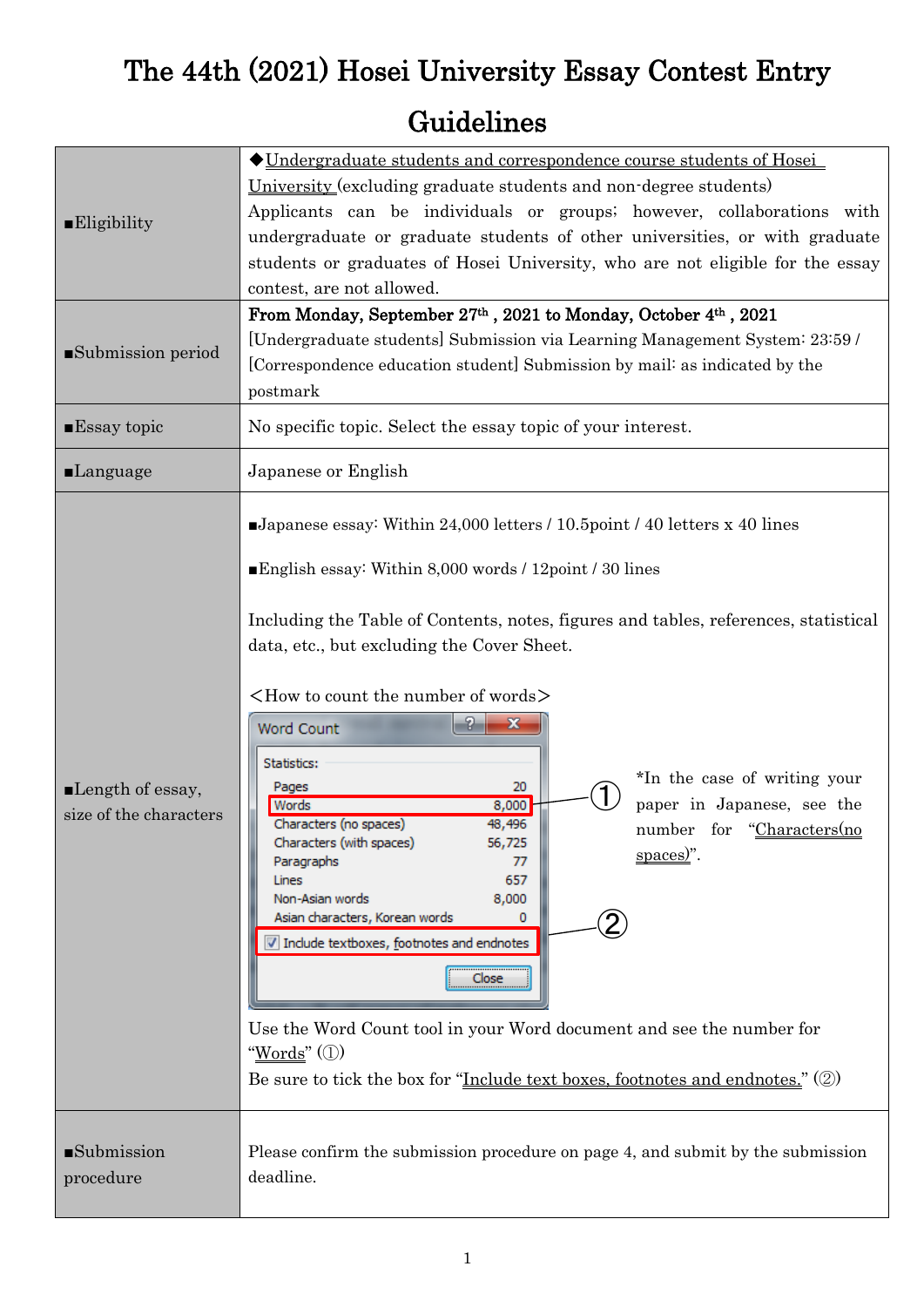## Hosei University Essay Contest

The purpose of the Hosei University Essay Contest is to encourage the university's students to pursue their academic goals while improving their logical writing skills as well as to publicize outstanding essays widely to society. This year's contest marks its 44th year. Unlike simply turning in papers, applicants for this essay contest are required to follow some rules, such as they must thoroughly review previous studies before actually writing an essay. For this purpose, applicants should make continuous efforts to improve their skills in seminars and through other academic activities. Once students have developed essay writing skills, they will be able to communicate persuasively. We look forward to original and quality essays being submitted by many students.

#### 1.How to write an essay for the contest

Before writing your essay, please read the "Entry Guidelines" and the "Essay Writing Guidelines."

Please note that

- ・Essay only about your personal experiences
- ・The explanation of your personal/social background
- ・A book report
- ・Quite short in content

is not regarded as eligible and will not be evaluated.

Past winning essays to 2016 can be found at the university libraries in each campus and are also posted on the university's website at https://www.hosei.ac.jp/campuslife/katsudo/kensho//.

#### 2.Faculty recommendation and preliminary screening

#### $\leq$  Faculty recommendation $>$

As a rule, each applicant is required to obtain a recommendation from faculty.

Essays submitted by students who for unavoidable reasons, such as not being enrolled in a seminar or being a student in the School of Correspondence Education, do not have a faculty advisor are subject to preliminary screening.

#### <Selection processes>

Each entry will be evaluated for quality by the Essay Contest Judging Committee in the following two steps ①Preliminary screening and ②Evaluation. The committee may interview applicants if deemed necessary.

#### $\leq$ Preliminary screening $>$

Entries without faculty recommendation will be subject to preliminary screening by the Essay Contest Judging Committee to be checked for inadequacies in the format and for plagiarism. The objective of preliminary screening is to make sure that each essay is written in the proper format in accordance with the Entry Guidelines and the Essay Writing Guidelines, and then the content of the essay will be evaluated.  $<$ Evaluation $>$ 

Each entry will be evaluated by judges and the Essay Contest Judging Committee.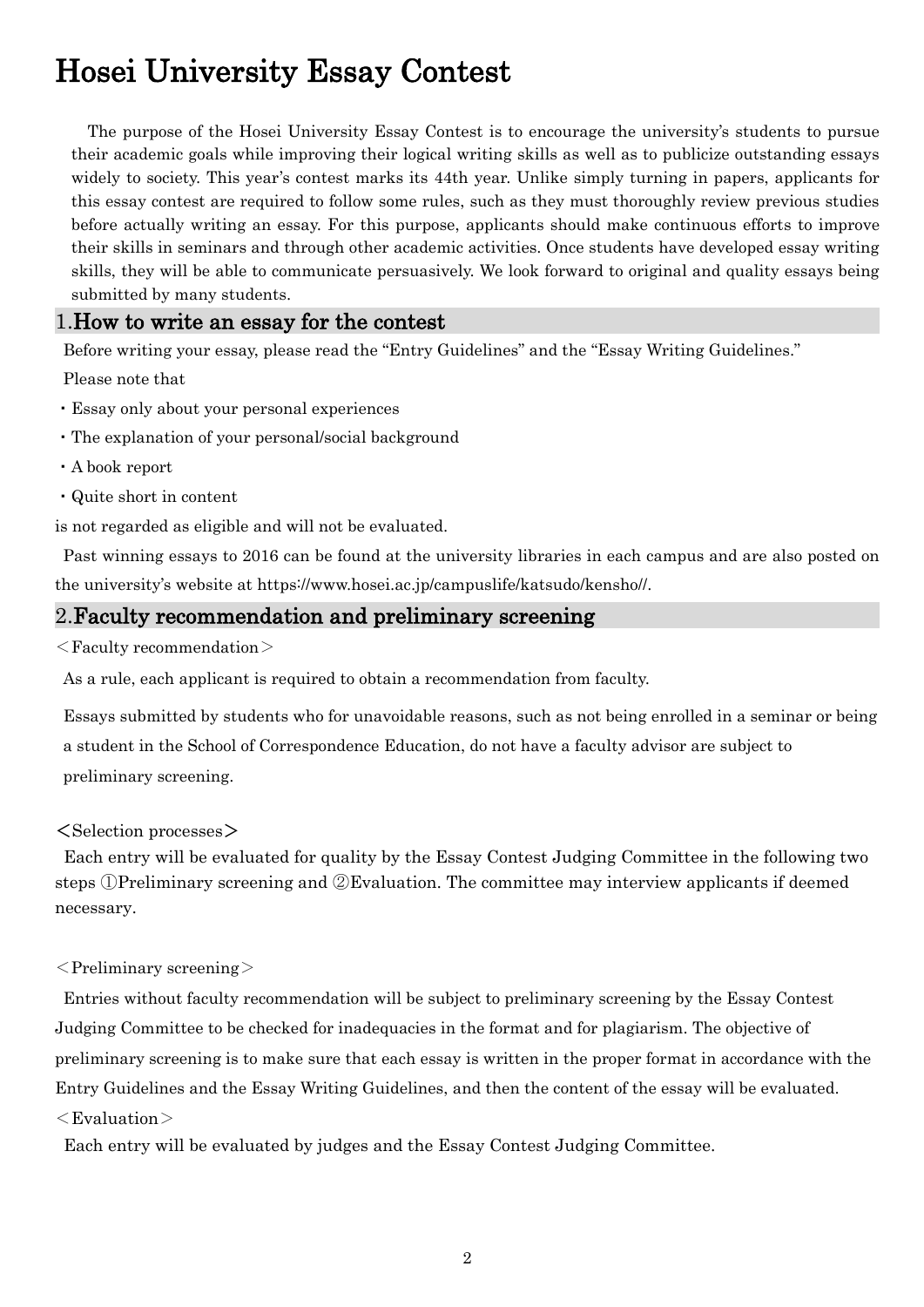## 3.Plagiarism

Submitting as one's own the writings, ideas, work or research of others is plagiarism, and as such will not be tolerated. The student must note source information for all referenced materials. This applies not only to material taken from the Internet and books, but also to research and work shared in a seminar.

Any indication of plagiarism may be reported to the applicant's faculty/department, and likely will result in disciplinary action. If plagiarism is found in an essay that has been awarded a prize, the student is obliged by the University to return that prize.

When used, endnotes and references must be correctly formatted.

### 4.Double-posting and Re-posting

The submission of a previously published paper or a paper with the same or very similar content to one an applicant has presented to an academic society, sent to a journal, etc., whether Hosei University affiliated or not, likely will be judged as a "double posting". The resubmission of a paper sent to the Hosei University Essay Contest in the past, one that does not include new developments concerning the essay's subject matter, likely will be judged as a "re-posting". Papers deemed to be double postings or re-postings may be excluded from consideration for a Hosei University Essay prize.

### 5. Ethical Considerations

When collecting materials such as survey's, tests, or questionnaires using personal information or data, you must obtain the consent of the study subject in advance. In addition, please check the corresponding column of the check box on the cover of the Hosei University Essay Contest Cover Sheet. In the essay, double underline the places where consent has been obtained and the procedure for consent is described. The Hosei University Essay Contest review panel will not accept essays that include personal information or data collected using a questionnaire etc. that has been obtained without consent (even if the corresponding check box has been filled in). "Essays for which consent has not been obtained from the research subject" and "essays for which consent has not been clearly stated in the treatise" are judged to have been submitted as a false application and are not subject to review in principle.

Hosei University Research Ethics Policy:

https://www.hosei.ac.jp/application/files/3815/7492/5822/kenkyuriri\_kitei.pdfHosei University Regulations on 'Research Ethics for Research Involving Human Subjects':

https://www.hosei.ac.jp/application/files/8115/7362/7209/hito\_kenkyurirnri\_kitei.pdf

#### 6.Winner announcement

Award winners will be announced around mid-February 2022 on the university's website and on the bulletin boards of the Web. An award ceremony will be held on February 24, 2022 at Ichigaya Campus. (Detailed information on the award ceremony will be notified to the winners.)

### 7.Prizes

| President's Special Prize | 300,000 yen  |
|---------------------------|--------------|
| <b>First Prize</b>        | 200,000yen   |
| <b>Second Prize</b>       | 150,000yen   |
| Honorable Mention         | 50,000yen    |
| Selected Works            | $10,000$ yen |

●The faculties/departments and the grade levels that the authors and co-authors of winning/selected essays are in, the full names and head-and-shoulders photos of the authors and coauthors, and the essay topics and keywords of winning/selected essays may be published on the university's website, the bulletin boards of the Web and other prints issued by the university.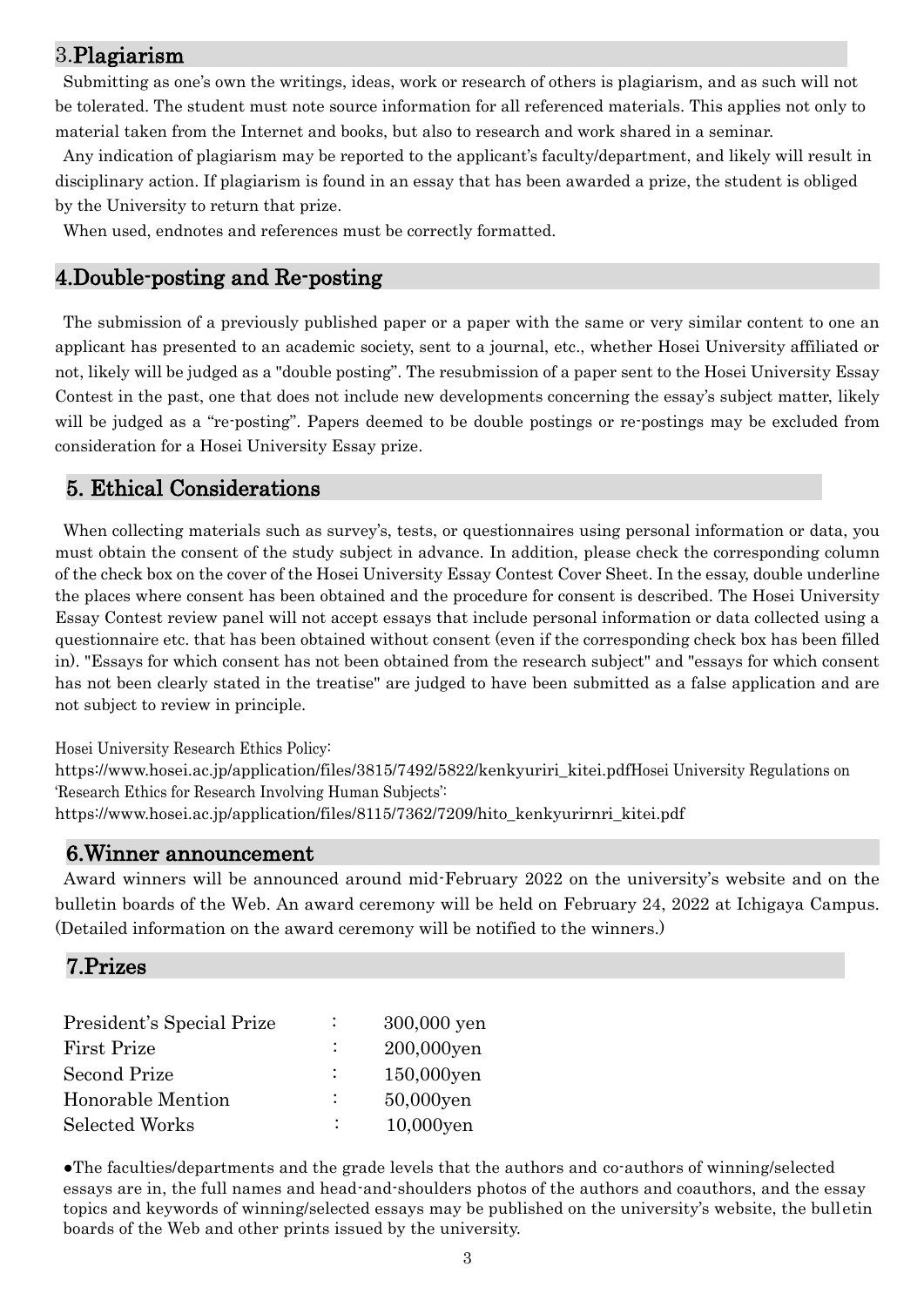## Submission Procedure

| Submitted documents and data                                                                                                                                                                                                                                                                         |  |  |
|------------------------------------------------------------------------------------------------------------------------------------------------------------------------------------------------------------------------------------------------------------------------------------------------------|--|--|
| Please submit the following documents 1 to 4.                                                                                                                                                                                                                                                        |  |  |
| 1.44th Hosei University Essay Contest Cover Sheet<br>File Format: Microsoft Office Word (* .doc, * .docx, * .docm)                                                                                                                                                                                   |  |  |
| 2. Paper Abstract & Keyword Submission Form<br>File format: Microsoft Office Word (* .doc, * .docx, * .docm)                                                                                                                                                                                         |  |  |
| 3. Essay's Body (including Table of Contents)<br>File format: Microsoft Office Word (* .doc, * .docx, * .docm)<br>* Please use Excel only for charts and statistics, and create the text in Word.                                                                                                    |  |  |
| 4. Essay Contest Submission Table<br>File format: Microsoft Office Excel (* .xls, * .xlsx, * .xlsm)                                                                                                                                                                                                  |  |  |
| * Please obtain the required documents from the university website.<br>Student Life / Sports $\rightarrow$ Extracurricular Activities $\rightarrow$ Hosei University Essay Contest $\rightarrow$<br>Documents for Application to Essay Contest<br>https://www.hosei.ac.jp/campuslife/katsudo/kensho/ |  |  |
| Submission file name                                                                                                                                                                                                                                                                                 |  |  |
| When submitting the documents 1 to 4 above, please submit with the same name as in the example<br>below. (Please do not add a name or student ID number to the file name.)                                                                                                                           |  |  |
| (Example)<br>• 01. 44th Hosei University Essay Contest Cover Sheet<br>• 02. Paper Abstract & Keyword Submission Form<br>• 03. Paper Title (Please use the title name of the paper to be submitted as the file name.)<br>• 04. Essay Contest Submission Table                                         |  |  |
| Submission procedure                                                                                                                                                                                                                                                                                 |  |  |
| [Undergraduate Student]                                                                                                                                                                                                                                                                              |  |  |
| Submit via the learning management system (For the submission method, please refer to the<br>attached "Essay Contest Submission Operation Manual")                                                                                                                                                   |  |  |
| [Correspondence Education Student]                                                                                                                                                                                                                                                                   |  |  |
| Submit by mail (cannot be submitted at the counter)                                                                                                                                                                                                                                                  |  |  |
| Save the documents on a USB drive, put it in a simple case (an envelope is acceptable), and send it<br>to the following address:                                                                                                                                                                     |  |  |
| $\langle$ Destination $\rangle$                                                                                                                                                                                                                                                                      |  |  |
| Hosei University Essay Contest Secretariat                                                                                                                                                                                                                                                           |  |  |
| (Academic Affairs Section, Academic Affairs Department)                                                                                                                                                                                                                                              |  |  |
| Fujimizaka Building 5F, Ichigaya Campus Hosei University                                                                                                                                                                                                                                             |  |  |
| 2-17-1 Fujimi, Chiyoda-ku, Tokyo 102-8160                                                                                                                                                                                                                                                            |  |  |
| * Please be sure to send by a method such as "Registered mail" or "Letter pack plus" that keeps a                                                                                                                                                                                                    |  |  |
| record of delivery.                                                                                                                                                                                                                                                                                  |  |  |
| * Please write your student ID number and name on the surface of the USB memory or on the case<br>and submit it.                                                                                                                                                                                     |  |  |
| * The USB memory will not be returned to you, so be sure to make a backup before submitting it.                                                                                                                                                                                                      |  |  |
|                                                                                                                                                                                                                                                                                                      |  |  |

■ Submission period

## From Monday, September 27th , 2021 to Monday, October 4th , 2021

[Undergraduate students] Submission through Learning Management System: 23:59 / [Correspondence education student] Submission by mail: as indicated by the postmark